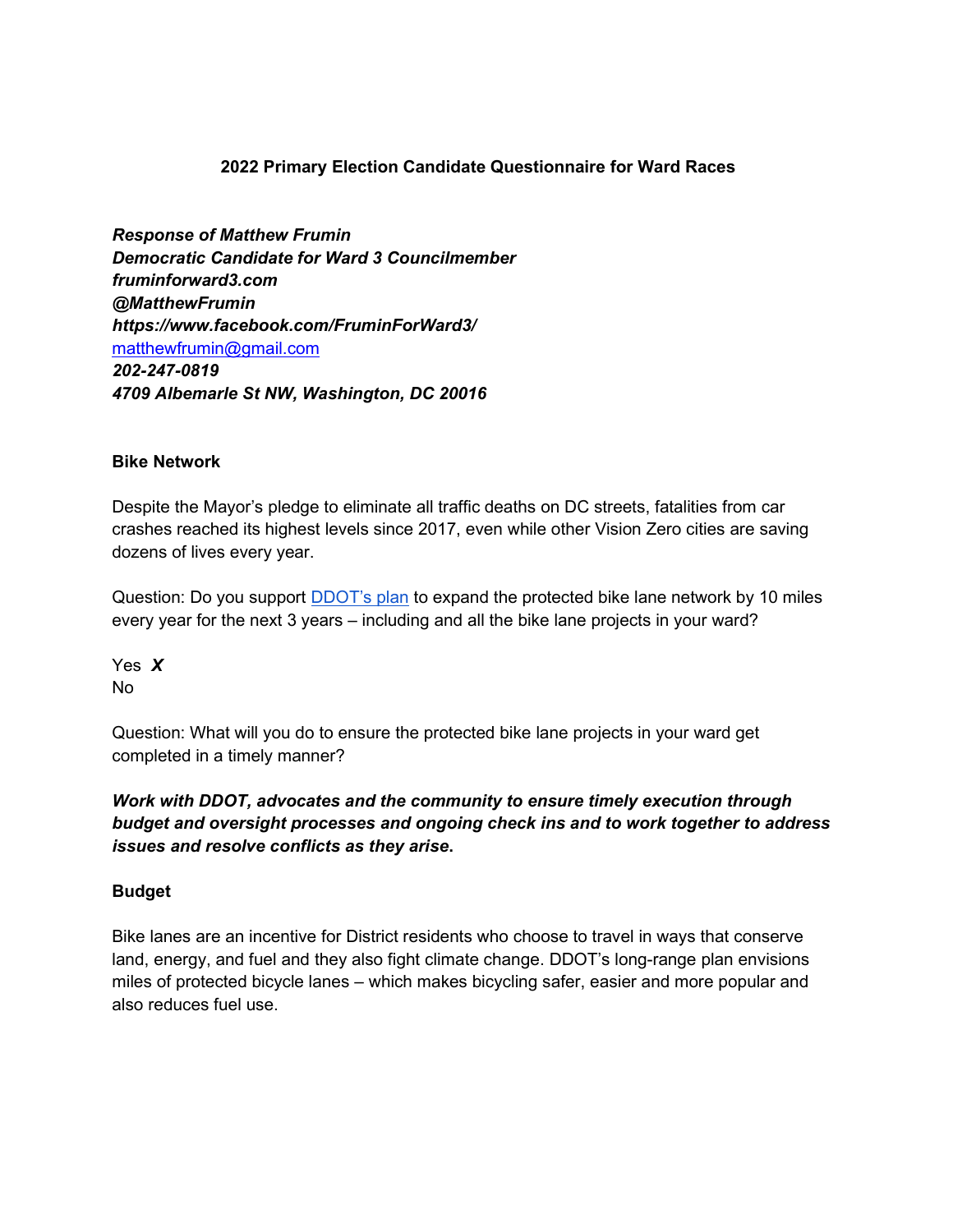Question: Will you press DDOT to accelerate plans for more protected bike lanes (which may repurpose driving lanes and street parking) and budget adequate money for DDOT to build these bike lanes? Including ensuring DDOT has the staff and resources in the budget to complete the projects at a rapid pace?

Yes X No

Question: What other budgetary biking and transportation items will you fight for and prioritize?

Bringing the Palisades Trolley Trail back to life. Lowering the cost to passengers for public transit. Strengthening bus service and adding dedicated bus lanes. Exploring the use of small buses for east west connection to business districts and transit hubs.

# Trails Network

The Capital Trails Coalition seeks to create a world-class network of multi-use trails that are equitably distributed throughout the Washington DC region. The Coalition is in the process of finding funding to complete 800 miles of planned trails into pavement that people can walk and bike on. Trails are an economic boost for local economies and improve the health and well being of communities, would you support DC, alongside MD and VA, dedicating funding to complete our regional trail network?

Yes X No

Further explain how you would advocate for the completion of the DC's portion of the Trail Network?

I will be a passionate advocate for this project through the budget and oversight process and working closely with advocates some of whom I have worked with on other projects for years. During the pandemic, I got an electric assist bike which I would take for 3 or 4 hour rides pretty close to every day the weather allowed. I have ridden much but not all of the existing trail network and am blown away by the asset it represents. We need to complete it. And, we need to connect it to resources in other jurisdictions. I am struck by all of the people who walk the Camino (Way) in Spain. I would love to see the trail from Washington to Pittsburgh emerge as "The American Way," creating a new kind of tourism along the way.